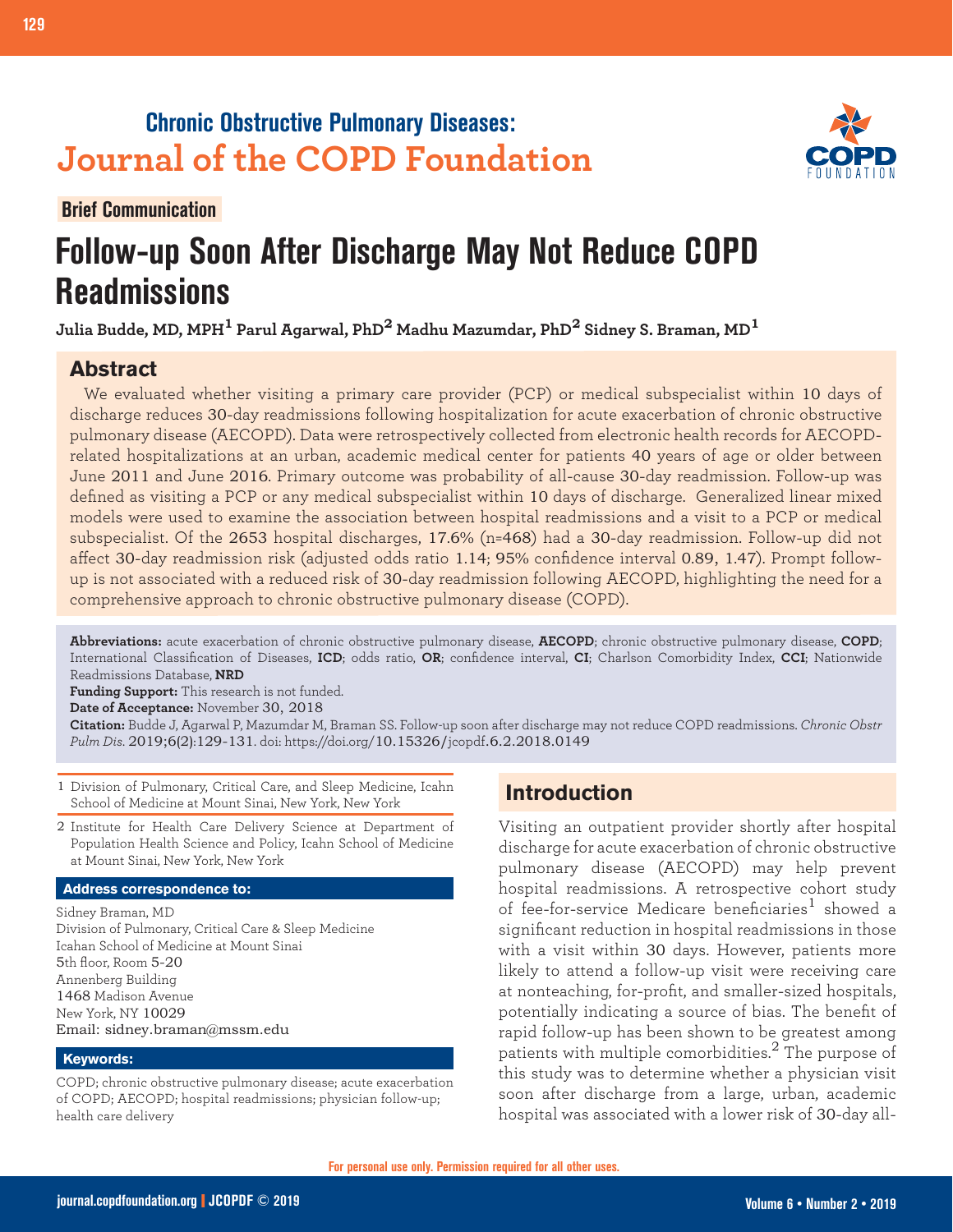cause readmission in chronic obstructive pulmonary disease (COPD) patients, especially in those with multiple comorbidities.

#### **Methods**

We retrospectively examined electronic health records of all AECOPD-related hospitalizations at an urban, academic medical center for patients 40 years of age or older between June 2011 and June 2016. The diagnosis of AECOPD was based on International Classification of Diseases (ICD) 9-CM or ICD-10-CM coding. Hospitalizations were excluded if they resulted in transfer to another hospital, in-hospital mortality, discharge to hospice care, or discharge against medical advice. The study was approved under IRB-16-00808.

The primary outcome of interest was all-cause 30 day readmission following an index hospitalization; a patient could have multiple index hospitalizations. Follow-up visit was defined as a visit to a primary care provider or any medical subspecialist within 10 days of discharge. Adjusted generalized linear mixed models were estimated to explore whether age, race, gender, primary payer, smoking status, alcohol use, number of chronic conditions as defined by the Charlson Comorbidity Index (CCI),<sup>3</sup> and presence of a follow-up visit were associated with readmission risk. The cumulative proportion of 30-day readmissions occurring each day after discharge is calculated. We looked for effect modification by CCI, which was chosen a-priori. A 2-tailed P-value of 0.05 was considered significant. All analyses were conducted using Statistical Analysis Software version 9.4.

## **Results**

There were 2653 index hospitalizations, 17.7% of which resulted in a 30-day readmission. In the multivariate analysis, patients with  $CCI \geq 2$  were more likely to be readmitted<sup>2</sup> as compared to those with lower index (odds ratio [OR] = 2.4, 95% confidence interval [CI] 1.5, 3.9). A total of 644 individuals (24.3%) had follow-up within 10 days of discharge. Of the 30-day readmissions, 42% occurred within 10 days of discharge [Figure 1]. Attending a follow-up visit was not associated with 30-day readmission risk (adjusted OR 1.14; 95% CI 0.89, 1.47), even among patients with  $CCI \geq 2$  (OR = 1.09; 95% CI 0.84, 1.40).

## **Figure 1. Cumulative Percentage of Patients Who Were Readmitted Within 30 Days After Hospitalization** for Acute Exacerbation of COPD



**Discussion**

We did not find an association between early physician follow-up and risk of 30-day readmission. A study using the Nationwide Readmission Database (NRD)<sup>4</sup> showed that early readmission for AECOPD was associated with Medicaid payer status, lower household income, and higher comorbidity burden, all common to the population served by large urban academic hospitals. In the NRD study, 29.9% of readmissions were within the first 7 days; in ours, 32% occurred by day 7. This high proportion of patients admitted within the first week suggests that an intervention targeted at early follow-up may already be too late.

We did confirm that comorbidity burden is a predictor of readmission risk. However, predictors of readmission also include socioeconomic status and education level.<sup>5</sup> These are difficult targets for shortterm intervention. This study is a reminder of the need for a comprehensive approach to COPD.<sup>6</sup> While shortterm follow up may benefit some patients, interventions such as patient/caregiver education, pulmonary rehabilitation, advice on smoking cessation, inhaler use, and an exacerbation action plan, are likely the best approach to reduce readmission risk. $^1$